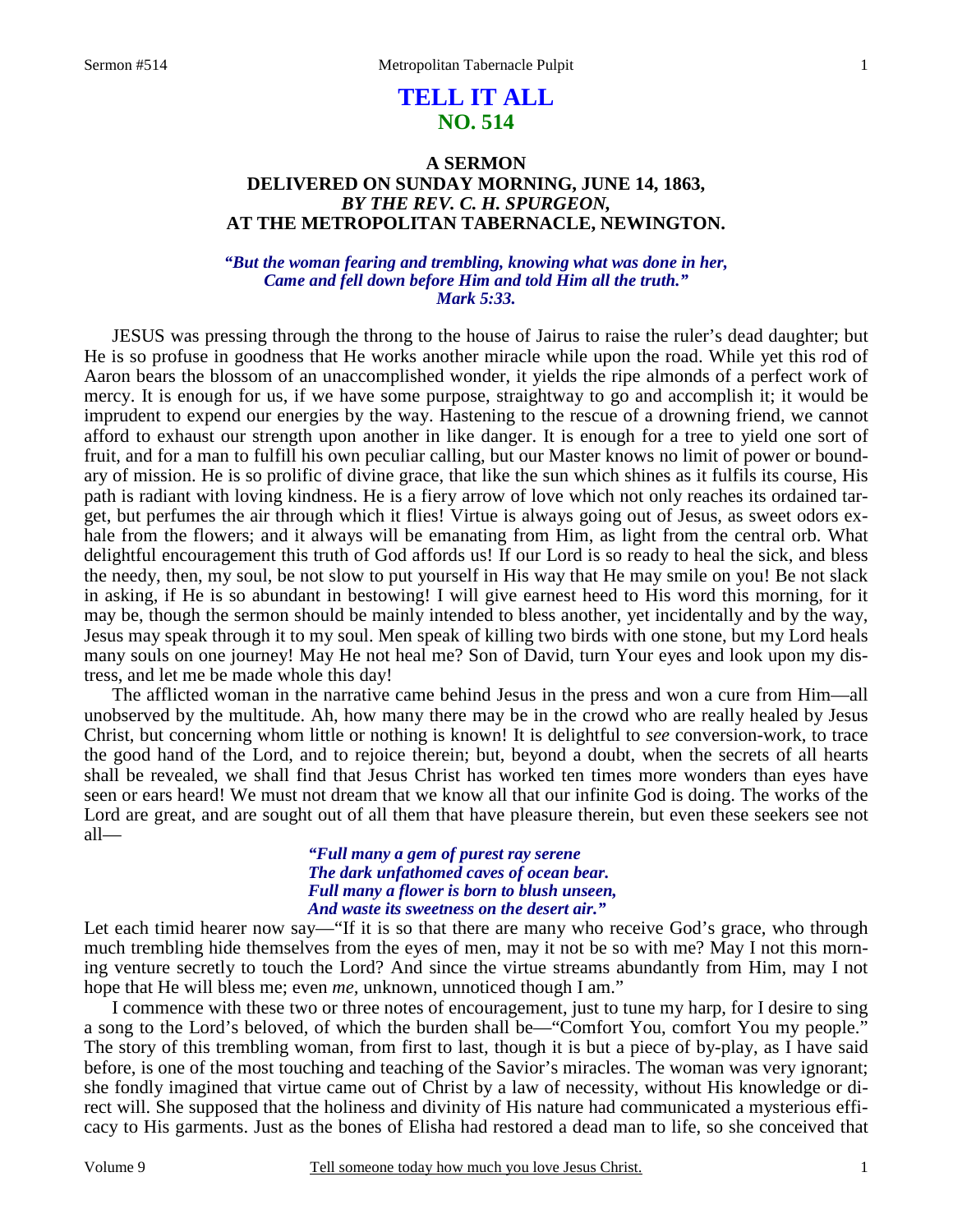the garments worn upon the living body of the Savior might remove her sickness. She had true faith, but there was, to say the least, a tinge of *superstition* in it. Moreover, she was a total stranger to the generosity of Jesus' character, or else she would not have gone behind to steal the cure which He was so ready to bestow. Misery should always place itself right in the face of mercy. Had she known the love of Jesus' heart, she would have said, "I have but to put myself where He can see me; His omniscience will teach Him my case, and His love at once will work my cure." We admire her faith, but we marvel at her strange ignorance; for how could she imagine that she would be hidden from one whose garment could stop her issue of blood? He who could cure her secret malady could certainly perceive her secret touch! After she had obtained the cure, she rejoices with trembling; glad was she that the divine virtue had worked a marvel in her, but she feared lest Christ should retract the blessing, and put a negative upon the grant of His grace. How sad that she should have such unworthy ideas of our gracious Master—little did she comprehend the fullness of His love!

You and I have not so clear a view of Him as we could wish; we know not the heights and depths and lengths and breadths of His love, but we know Him better than she did—at least we know, for sure, that He is too good to withdraw from a trembling soul the gift which it has been able to obtain! But here is the marvel of it; little as was her knowledge, great as was her unbelief, and astounding as was her misconception of our Lord—yet her faith, because it was *real* faith, saved her! If we have faith as a grain of mustard seed, there is life in that grain, and die it cannot. A ray of faith assures complete deliverance from the blackness of darkness forever! If in the list of the Lord's children you and I are written, as the feeblest of the family, yet being children and heirs through *faith,* no power, human or devilish, can reverse our adoption! If we cannot clasp the Lord in our hands with Simeon; if we dare not to lean our heads upon His bosom with John—yet if we can venture in the crowd behind Him, and touch the hem of His garment, we are made whole! Courage, you who are so timid that you seldom read your titles clear to mansions in the skies—the title is none the less sure, in spite of the fact you cannot read it! I would to God your faith were stronger, but God forbid that I should wound your sensitive spirits, and discourage your growing hopes! My Master quenched not the smoking flax; He broke not the bruised reed—neither must the servant do so. I had rather see you, with all your timidity, exercising a real faith in Jesus, than I would have to mourn over you as lifted up with rash *presumptuous* confidence—without a solid ground for your boldness. Better to go limping to heaven, than running to hell; better to enter into life crippled or maimed, than having two hands, and two feet, and cast into hell fire. Courage, I say, you trembler. To cry, "Abba," with tears and groans, is better than to shout with loud boastings, "Peace, peace," where there is no peace! Happier, by far, to be folded with the tender lambs, than to be driven away with the strong and lusty goats!

Now let us turn aside to hear this woman preach. She has a word for two classes. First, *to the penitent,* urging him to a full confession. "She told Him all the truth"—penitent, do you the same! Next, *to the true convert,* an exhortation to an open profession; for she declared before them all how she had been made whole. Secret disciple—"Go and do you likewise."

**I.** This timid woman shall be AN EXAMPLE TO PENITENTS to make a full avowal of their state and condition. "She told Him all the truth." There need be no difficulty about the matter of prayer with a soul that needs help from Christ. Never question your power to pray acceptably if God has given you a sense of need. Say not—"I have no eloquence; I cannot arrange my words; I cannot fashion a suitable form of extemporaneous address." Remember that none of these things are necessary! All that is needed for acceptable prayer is that in the name of Jesus you tell the Lord all the truth. You require no argument more moving than your misery; you need no description more glowing than your sad case, itself, affords you. Though you know not how to plead your cause as an advocate in a court of law, plead it as the publican in the court of mercy! The simple statement of your needs, and the sincere expression of your desire that those needs should be supplied, *for Jesus' sake,* is all the prayer that God asks of you!

We should, dear friends, if we would come before the Lord acceptably, tell Him all the truth about *our disease.* This woman did so. Her malady was such that her modesty had prompted her to conceal it from the throng, but she must not hide it from Jesus. Her disease had rendered her unclean, so that she had no right to mingle with the crowd, since her touch defiled all who touched her. All this defilement she must admit in the presence of the Healing One, nor must she, now that her Lord demands it, hide it from the multitude who are all about her. Not to gloat over sin, but to show how sensible we are of it, we

2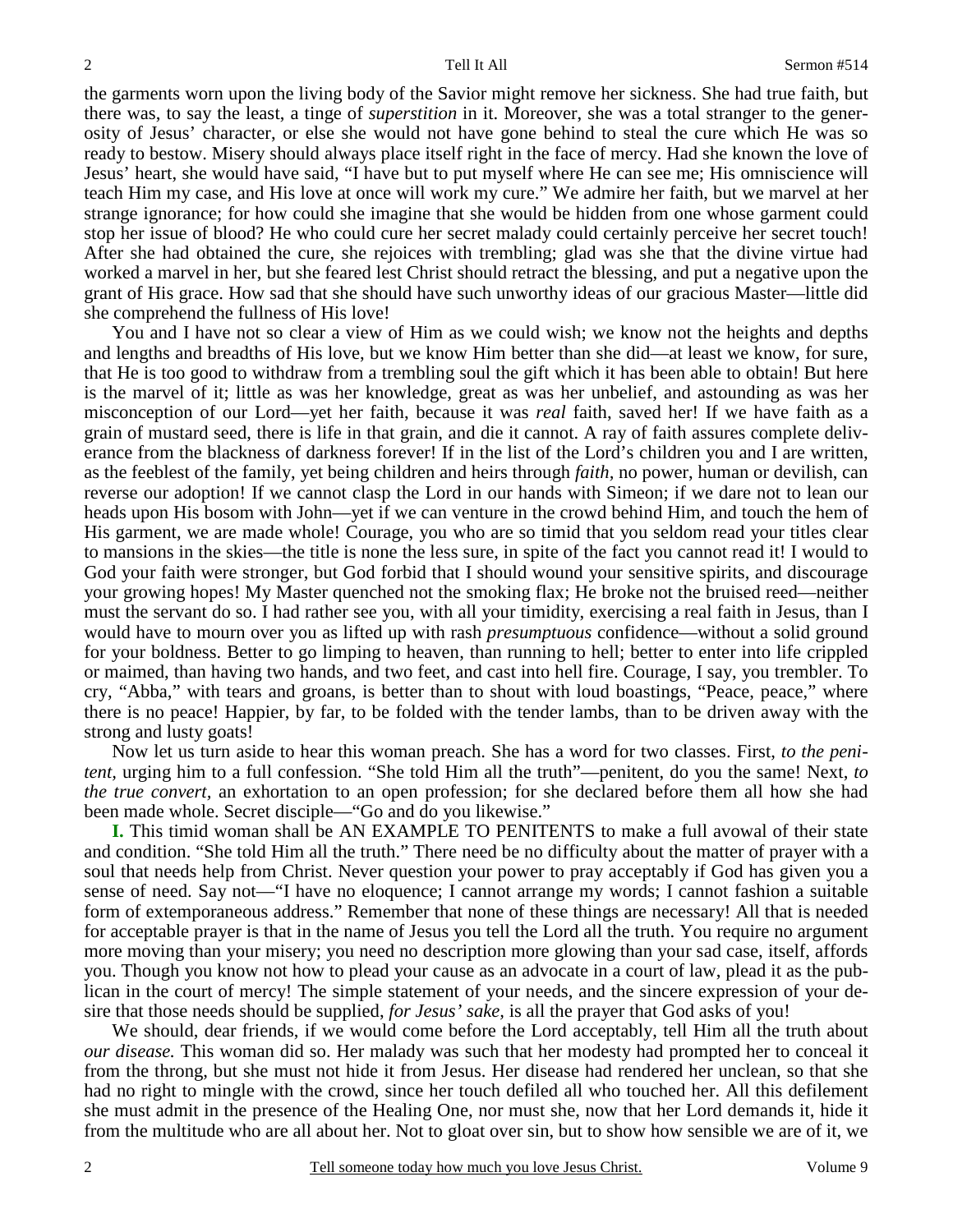ought to make a full declaration of our disease to Jesus, and when He wills it, we must conceal from no one what sinners we were until divine grace reclaimed us. Sin is our disease! Sinner, acknowledge it! Go, show yourself, in all your foulness, to the Great High Priest. Confess the depravity of your nature; tell Him that your whole head is sick, and your whole heart is faint. Do not draw the picture flatteringly when you are in prayer. Confess that your thoughts are foul, your imaginations filthy, your heart corrupt, and your judgment perverted. Tell Him that your memory will treasure up foolishness, but that it drops the words of wisdom from its feeble hands. Tell him you are altogether as an unclean thing, and that all your righteousnesses are as filthy rags. Make a clean breast of your overt acts. Tell Him, when you are alone in your closet, precisely what you have done; do not disguise neither your crimes, nor mince matters by using dainty terms. If you have been a thief, tell Him so; if you have been a drunkard, confess it not thus—"Lord, I have sometimes indulged the flesh," but say, "Lord, I have been drunk." Put it plainly! Acknowledge it in your privacy before God by its own proper name. It is a great temptation of Satan, with convicted souls, to induce them to apply grand titles to their sins. I pray you, do not do so! Acknowledge, sinner, just what you have been, and wear the sackcloth and ashes which befit your state. Call a spade, a spade, and go not about trimming your way. This is not the time for your Agags to go delicately; they must be hewed in pieces before the Lord your God. Confess the aggravations of your sin; conceal not from God that you sinned against light and knowledge—against many warnings and the strivings of an awakened conscience. Do not hesitate to acknowledge that you have wiped away the tears which the gospel forced from you, and have gone once again into the world's sin, and lost every good impression. It is well for us if we are seeking mercy of God, to state the worst of our case, and not the best; it is a sure sign that mercy will soon come, when we are ready to confess to the full, our misery! O sinner, where are you? Have you been before my God in prayer? Go again, and be more full and clear in your confession; you cannot describe your case in terms too black. It is not possible for you to exaggerate either your natural or acquired guilt. You are a wretch undone without His sovereign grace admit it to Him—and if you can find no words, let the groans, and sighs, and sobs of confession pour forth from you, for it is the heart and soul of true and sincere prayer to lay yourself in the dust at Jesus' feet, and tell Him all the truth.

The woman next told the Lord *of her sufferings*. The peculiar disease with which she had been afflicted drained away her strength. She must have presented a most emaciated appearance; there was no flush of health upon her hollow cheek; her gait was that of utter weakness. The toil which her poverty compelled her to endure to earn a livelihood must have been very painful to her, for she had no strength. Her purse was drained by physicians, and her heart, by the flux of blood. Poor creature! We can little tell the days of languishing, and the nights of pain she endured—and the seasons of despondency and despair which would come upon her spirit in consequence of the weakness of the flesh. But she told Him all the truth! She told Him briefly, but completely, all she had endured. Tried soul! You with whom God's Spirit is at work! Tell the Lord, if you would pray aright, all your sufferings! Tell Him how your heart has been broken, how your conscience has been alarmed; tell Him how your very sleep is scared with dreams, how your days are made as black as though they were nights by a lack of hope; tell Him that sin has become a torment to you, that the places in which you could once find pleasure have now become howling wildernesses to you! Tell Him the harp has lost its music, the cup its enticements, the table its charms, society its delights—for you are full of your own ways, and your sins have become a burden to you. Let your sorrows flow in briny floods before the Lord of hosts, for though no stranger can intermeddle with your sorrow, your God understands it! Tell Him, then, tell Him, troubled sinner, tell Him all the truth!

Next, I am persuaded that this woman did not hesitate to tell Him *of her futile attempts* for a cure. She had been to other physicians; she had suffered many things by them, that is to say, some of them had put her under various operations of the most painful character; and others had compelled her to drink nauseous medicine. These ancient professors of medicine had given her sleepless nights, and days of exquisite anguish—all of which she might have borne with patience if she had been one whit the better, but she rather grew worse. Her doctors, it seems, were her worst disease; they added to the issue of her blood a waste of her money; they gave her consumption in her purse, and vexed her with the plagues of fees. Her substance might have yielded her many little comforts, and some extra nourishment to sustain her under the fearful drain upon her system, but the doctors sucked like vampires and made an issue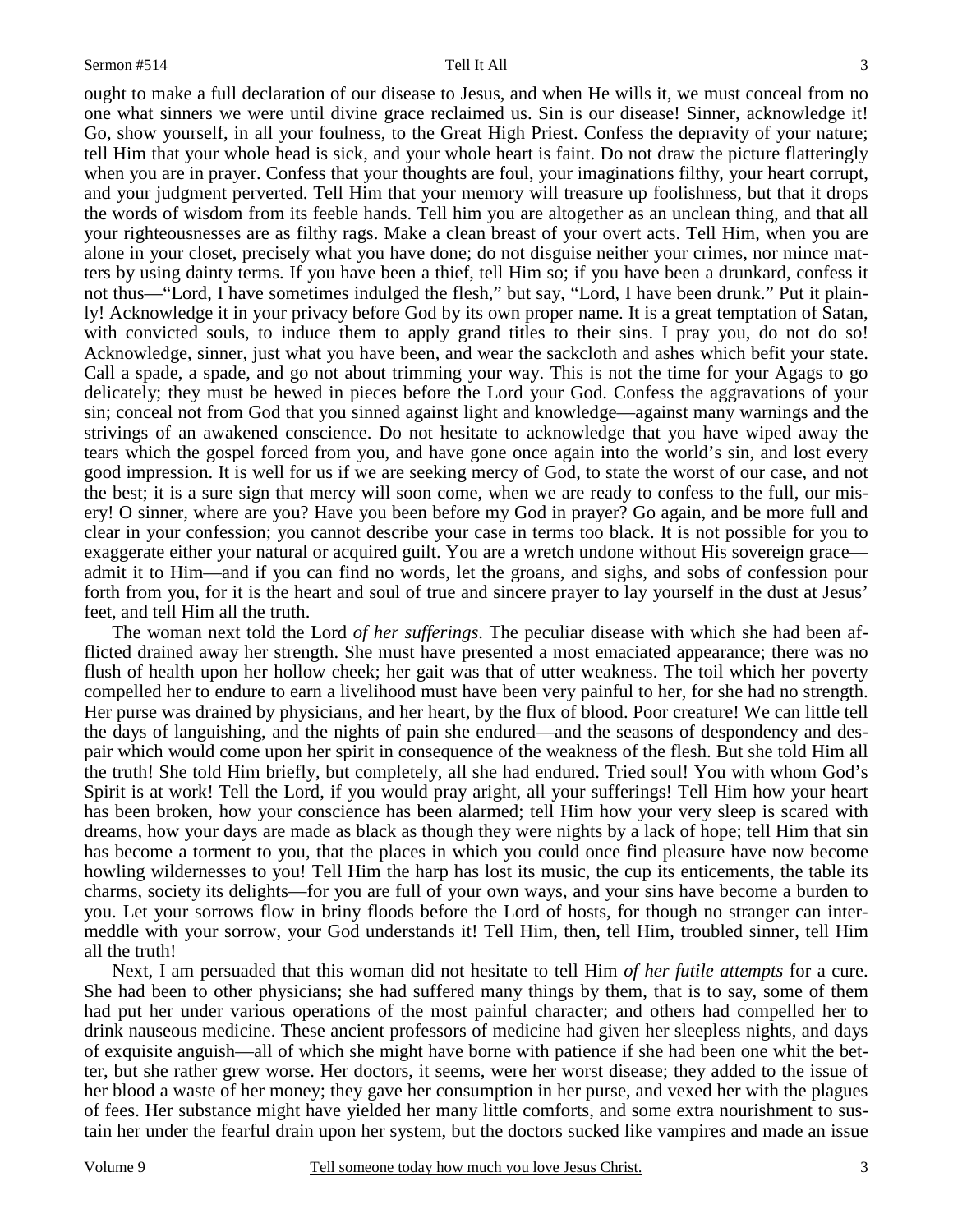in her pockets more rapid than that in her person! She tells the Lord, although that confession was as good as saying, "Lord, I have been everywhere else, or else I would never have come to You; I have tried everyone, and it is only because all others have failed that I present myself before You." You would think such a confession as that would make Him angry, but it was not so. I would not have you keep back this part of the tale from your Lord and Master. Tell Him you have been to other physicians; remind Him how you went to Moses—how he took you to the foot of Sinai, and made you exceedingly fear, and quake, but never healed your wounds. Tell Him how you rested upon Mr. Civility and his father, Mr. Legality, who said they had skill to take the burden from your back—who set you to do this, and to do that most irksomely—but never ministered one atom to your cure. Tell Him of your many prayers, and how you have trusted in them; tell Him of your good works, and how you used to repose your confidence in *them*. You may spread before Him the story of your infant sprinkling, your confirmation, your Church attendance, your chapel going. Tell Him how you were always up to early prayers, and kept the saints' days—how you tried to mortify the body, and to deny yourself many comforts; tell Him how you did everything sooner than come *to Him,* and say that even now, if you had not been forced to it, you would not have come, for you are so vile by nature, and so great an enemy to the cross of Christ, that you would not have come to Him if you could have found a shadow of hope elsewhere!

"Well," one says, "would that be *praying?"* Yes, dear brother! Yes, dear sister, that is the *soul* of prayer—to tell Him all the truth! We cannot expect that He will give us pardon till we make our confession fully, and without any reserve. If you will cover any sin in your heart, your sin shall condemn you; if there is one secret corner of your soul in which you hide away any of your corruptions, or follies *there* shall a cancer spring up which shall eat into your very soul. Tell Him all the truth! Hide nothing from Him, even this, your wicked, willful pride in going after your own righteousness, and not submitting yourself to the righteousness of Christ—tell Him all the truth.

This poor woman told Him *all her hopes*. She said with many a tear, "Lord Jesus, when I had spent my all and could no longer run after the various physicians of different countries, I heard of You. It was one evening as I lay on my couch, too faint to sit upright. A neighbor came and told me that a son of hers who had been born blind had received his sight; and she said that the same man, named Jesus of Galilee, a mighty prophet, had also restored one who was dead—a widow woman's son at the gates of Nain. Then I said in my heart, perhaps He will heal me; and my soul that had been given up to despair enjoyed for a moment a beam of hope, for my soul said, 'If it is possible for Him to raise the dead, then He can stop my issue of blood; and if He did open the blind eyes, then He can restore me.' I thought, if the journey is ever so long I will take it; if the way is ever so rough, if I may but creep into His presence, I will be among the company, and, perhaps, when He is stretching out His hand to bless, He will bless me, even me; and perhaps the man is so full of healing virtue that if He will not look on me, yet if I get near enough to look on Him, I shall be made whole." So she would tell him of that hope; she would also tell Him of the many disappointments that she met with when she was pressing through the throng; how the strong men jostled her, and the rough men pushed her back; how the many thoughtless told her to be gone, and the zealous few were jealous of her place, and struggled to get before her. She would tell Him how at last she did come near enough to touch the hem of His garment, and how she ventured to touch in the hope that she would be made whole. Then she would plead that as she already felt a change for the better, she humbly hoped that He would not take away this omen of love, but that He would carry out the cure and send her away perfectly restored.

If you desire to pray aright, pour out your hopes before the Lord. I remember, when I sought the Lord, I said to Him, "Lord, I have read in Scripture that You did hear Saul of Tarsus, and that You did save Manasseh. I am a sinner, it is true, great as they are; but surely You can save me; and my soul hopes that yet You will turn an eye of pity, and say unto me, 'your sins are forgiven.'" Sometimes that hope grew so strong that I felt as if I would be saved—I knew I would. Then, again, that hope went down so low that it seemed impossible that He could have pity upon me; and I remember I asked Him how it was He could have buoyed me up with that fond hope, and put the Scriptures in such a way that they looked as if they were meant for me—and were sent to beckon me to Christ—and yet I could find no comfort in them. Now, you must do the same. Spread those disappointed hopes of yours before your God, and tell Him all the truth!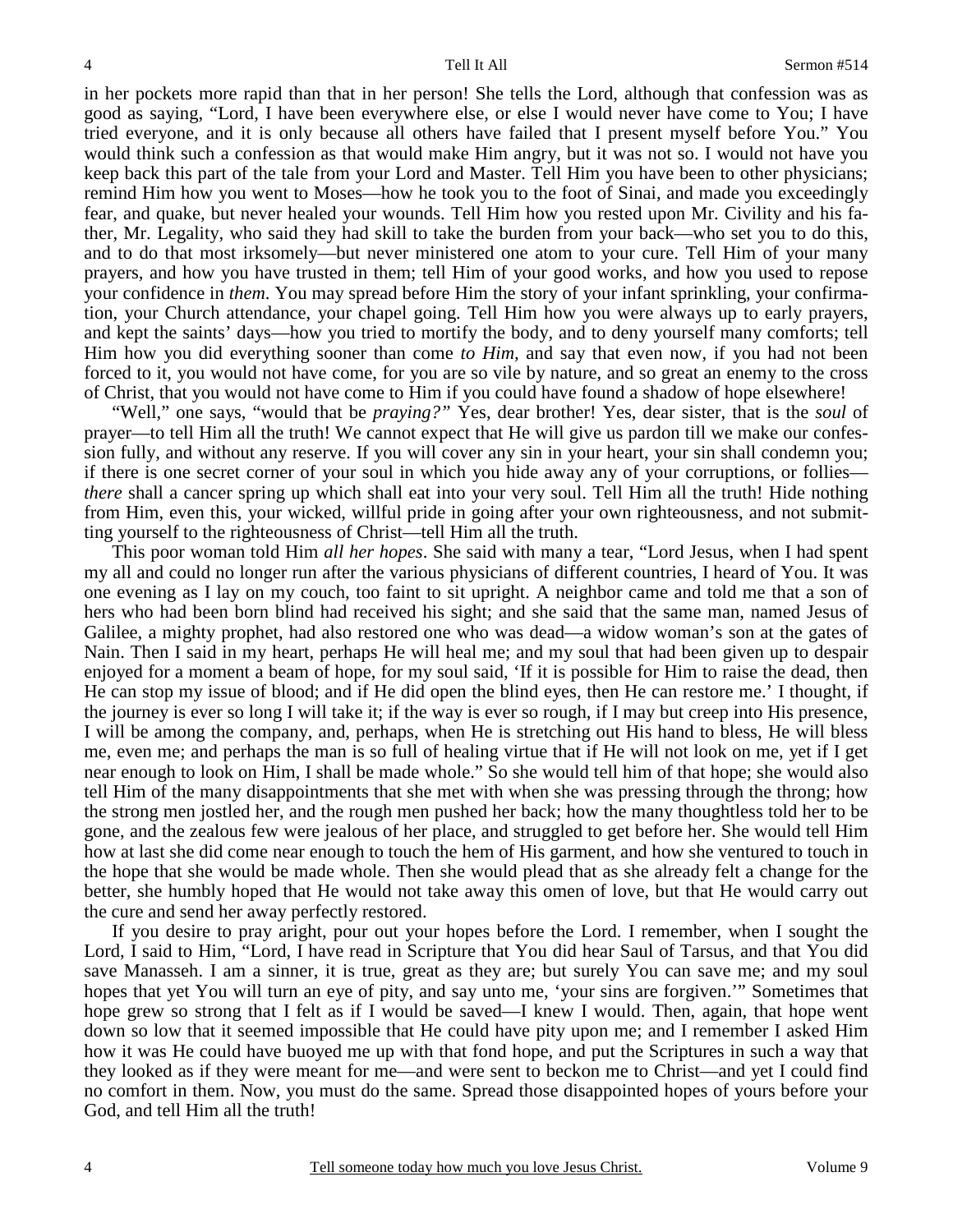But, be sure you also tell Him *your fears*. I dare say the woman said to Him, "Oh, Son of David, I thought at one time it was foolish of me to come to You, for I know, O Jesus of Nazareth, that You are very careful concerning the law. Now the law says that a woman with an issue of blood is unclean, and I thought I had no right to come near to You—that You would say to me, 'Woman, woman, how dare you to mix with the throng, and make all these people legally unclean? And what is this, your impudence, that you should think of touching *Me?* You whose touch is a defiling one, how could you venture to come near to Me?' Lord, I thought of going back scores of times, but it was my necessity that made me bold. I felt I had no right to come; but come I must. When I did get the cure from You, I touched You surreptitiously without any invitation, without daring to do it before Your face, and now I am afraid You will curse me and say, 'Get you gone,' and add another disease to me, and so break the back that is already bent with a crushing load." How soon her fears were removed when she had told them!

Now, poor sinner, tell all your fears, whatever they may be. You think your sins are too great? Tell Him so! You fear you are not one of His chosen? Tell Him so! You think that He has never called you? Tell Him so! You believe that if you did come to Him He would refuse you? Tell Him so, if you dare; but I think you would hardly utter so flat a contradiction to His own words, "Him who comes to Me I will in no wise cast out." Do you feel your heart is so hard? Tell Him it is like a nether millstone, that the adamant might melt before your heart would yield. Do you feel as if you could not tell Him? Tell Him that you feel as if you could not tell Him. Whatever it is, let all the truth come out! No, no! You need not look into the Prayer book—you will not find much there that suits a convicted sinner; you need not buy a book of family devotions; your own poor cries are better than the best written forms! "Oh, my prayer will be so broken!" Well, then, it will be all the more suitable for a broken heart. But then you say, "It is such an unworthy prayer." Yes, but then you are an unworthy soul; the prayer is fitting for the person. If the Great God should hear you, you will know that it was not because of your *prayer,* but because of *Jesus;* for all you did was tell Him the truth; and if that prevails with Him, why then, His heart of love, and the sufferings of the Savior must have moved Him to have pity upon you!

I pray God the Holy Spirit guide these words which are meant to encourage you who have been seeking Jesus. Let me urge you to tell the whole of the story for these reasons. *The Lord knows it all beforehand—you cannot hide it.* Whatever your sins may have been, though they were perpetrated at night, though they were under the shadow of the thickest darkness, He saw them all! Secret sins are all committed in the face of God. Was it a theft which no one has yet discovered? Or was it only a thought, a black thought that no ears, not even your own, ever heard? God saw it—God heard it. In His book everything which you have done is recorded against you. Be not foolish, then—deny not that which is published on the housetops of glory! The Judge will publish it at last. If you hide it all your life, it will come out then. Go then, tell it—tell it now! *To tell this to God will be a very great service to you*. It will tend to make you feel your need more. I believe that often, when the penitent begins his confession, he is not half as sensible of guilt as at the close of his prayer. If you will bring your soul to look at your sin, to study its foulness, to meditate upon its heinous ingratitude—while you are considering the subject, the Spirit of God will work upon you—and your heart, like the rock in the desert, smitten by His rod, shall gush with streams of penitence!

If your heart is very grieved, do I pray you, remember that confession is one of the most rapid ways of getting relief. While the banks hold good the lake swells; let them break and the water is drained off. Let a vent be found for the swollen lake up yonder on the mountains, and the mass of water which might otherwise inundate the valleys will flow in fertilizing streams. When you have a festering, gathering wound, the surgeon lets in the lance and gives you ease. So confession brings peace. Would to God without any delay you who need a Savior would go to Him and confess your sin right plainly. Jesus is no hard-hearted foe, no cruel judge. He loves you. Awakened sinner, He will love to hear that story of yours; and before you have finished it, He will give you the kiss of love, and say, "I have blotted out your sins like a cloud, and like a thick cloud your transgressions." Trust the immense generosity of Jesus' infinitely tender heart to give you your soul's desire—the complete and perfect forgiveness of your sin!

I have thus bid this woman become the preacher of this morning, and speak to those who are penitent. May the Word be blessed!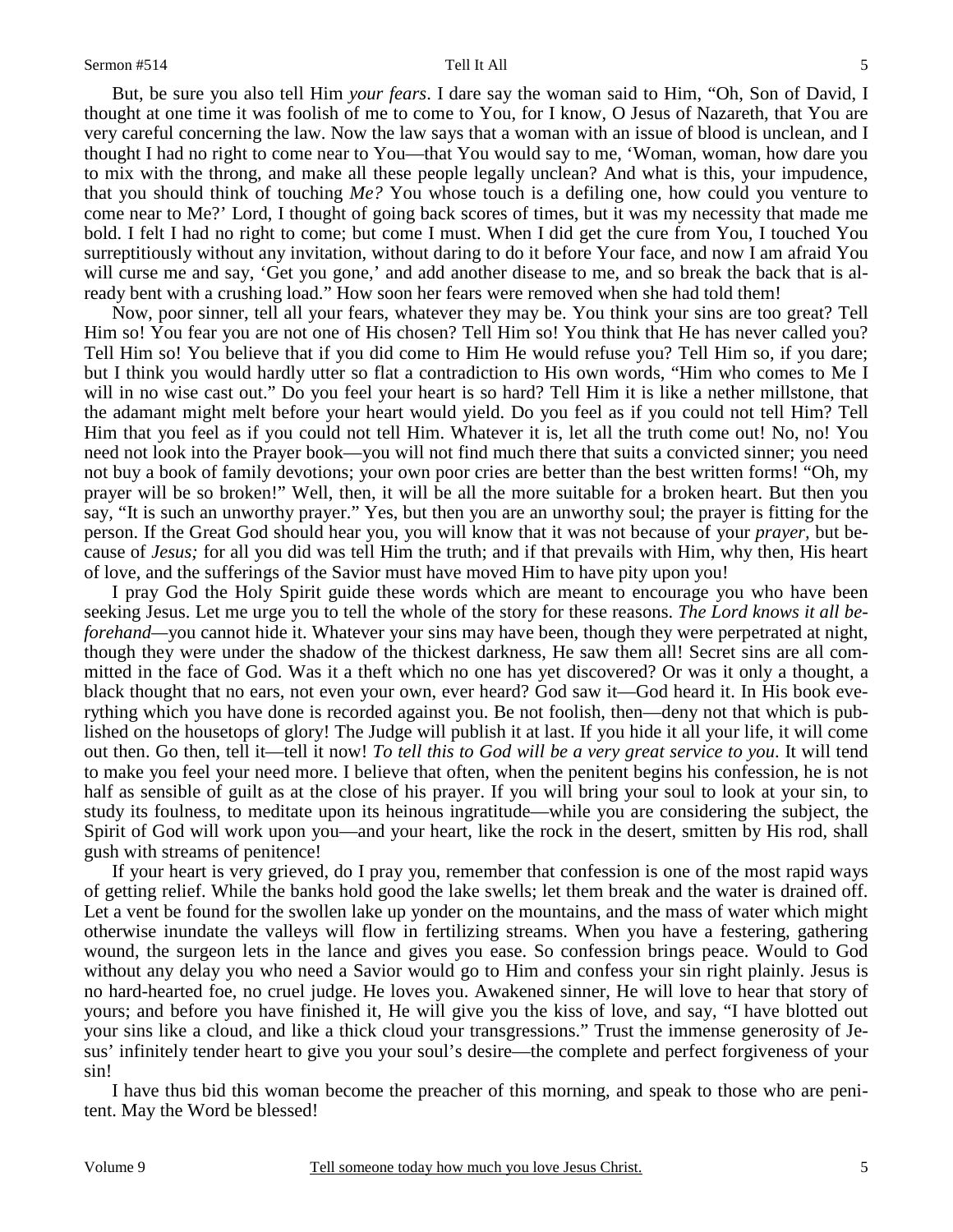**II.** We now change the subject for a very short time, to address THOSE WHO ARE CONVERTED, BUT WHO, LIKE THIS WOMAN, HAVE NOT YET ACKNOWLEDGED THEIR FAITH IN THE PRESENCE OF OTHERS.

Our Savior will do nothing by halves. The woman may be content with having her body healed— Jesus is not satisfied till her soul is recovered, too. She has gained the cure, but she would probably go slinking away with the retiring multitude to hide herself from all observation. This will not be for her good, nor for the Master's honor, therefore, He takes means to get a plain confession from her. Turning around, He says, "Who touched Me?" At first, there is no answer; He puts it again, "Who touched Me?" They all deny. Peter, moreover, takes upon himself to upbraid the Savior for asking so absurd a question—"The multitude throng You," he says, "how can You say, 'Who touched Me?'" But He looked around, and probably fixing His eyes at last upon the woman herself, He said, "Somebody has touched Me, for I perceive that virtue is gone out of Me." That "somebody" came out of the crowd, and falling flat on her face, she declared before them all, so Luke says, what had been done in her.

Now, in the great work of salvation, as we have remarked before, there are many who are saved who, through timidity, do not come forward and confess what Jesus Christ has done for them. I believe that our Lord often uses singular means to make His secret ones come out and acknowledge Him. The words I may speak just now may be a part of His plan by which He will make yonder "somebody," whoever that may be, this sister somebody, this brother somebody, who has touched Him, come out and declare before all what the Lord has done.

His reasons for compelling her to make an open confession, were doubtless three. *It was for His glory*—

### *"Why should the wonders He has wrought, Be hid in darkness and forgot?"*

When I look abroad upon nature, it is true, I do not see nature fussily trying to make itself tidy for a visitor, as some professors do, who, the moment they think they are going to be looked at, trim up their godliness to make it look smart. But on the other hand, nature is never bashful. She never tries to hide her beauties from the gazer's eyes. You walk the valley; the sun is shining, and a few raindrops are falling; yonder is the rainbow—a thousand eyes gaze at it! Does it fold up all its lovely colors and retire? Oh, no! It shrinks not from the eyes of man. In yonder garden all the flowers are opening their lovely cups, the birds are singing, and the insects humming amid the leaves. It is a place so beautiful that God Himself might walk therein at eventide, as He did in Eden. I look without alarming the bashful beauties of the garden. Do all these insects fold their wings and hide beneath the leaves? Do the flowers hang down their heads? Does the sun draw a veil over his modest face? Does nature blush until the leaves of the trees are scarlet? Oh, no! Nature cares not for gazers, and when any come to look upon her, she does not hasten to wrap a mantle over her fair form, or throw a curtain before her grandeur! So the Christian is not to be always wishing to expose what is in him; that were to make himself a Pharisee; yet, on the other hand, if God has put anything that is lovely and beautiful, and of good repute in you, anything that may glorify the cross of Christ, and make the angels happy before the eternal throne, who are you that you should conceal it? Who are you that you should rob God of His praise? What? Would you have all nature's beauties hid? Why, then, hide the beauties of divine grace? Jesus Christ deserves to be confessed before men. He is not ashamed to acknowledge Himself our friend amidst the splendors of His Father's court; nor was He ashamed amidst the mockery and spitting of Pilate's hall! Why, then, should *you* find it a hardship or a difficulty to acknowledge *Him?* Acknowledge Him! I ought to feel proud of the honor to be allowed to acknowledge Him! I, who am black with sin, ashamed to call Him husband who is the fairest of the children of men? I, who am poor as poverty, blush to acknowledge that the King of kings calls Himself my brother! I, who deserve the deepest hell; I, ashamed to admit that Christ has washed me in His precious blood, and set my feet upon a rock, and put a new song into my mouth? My Master, I cannot be ashamed of You! How can it be?—

### *"No, when I blush, be this my shame, That I no more revere His name!"*

My brother, my sister, you who keep in retirement and hide your candles under a bushel, you should not do so. For the sake of His dear name, who loved you with an everlasting love, and has engraved you upon the palms of His hands—come forth and declare your faith!

6

6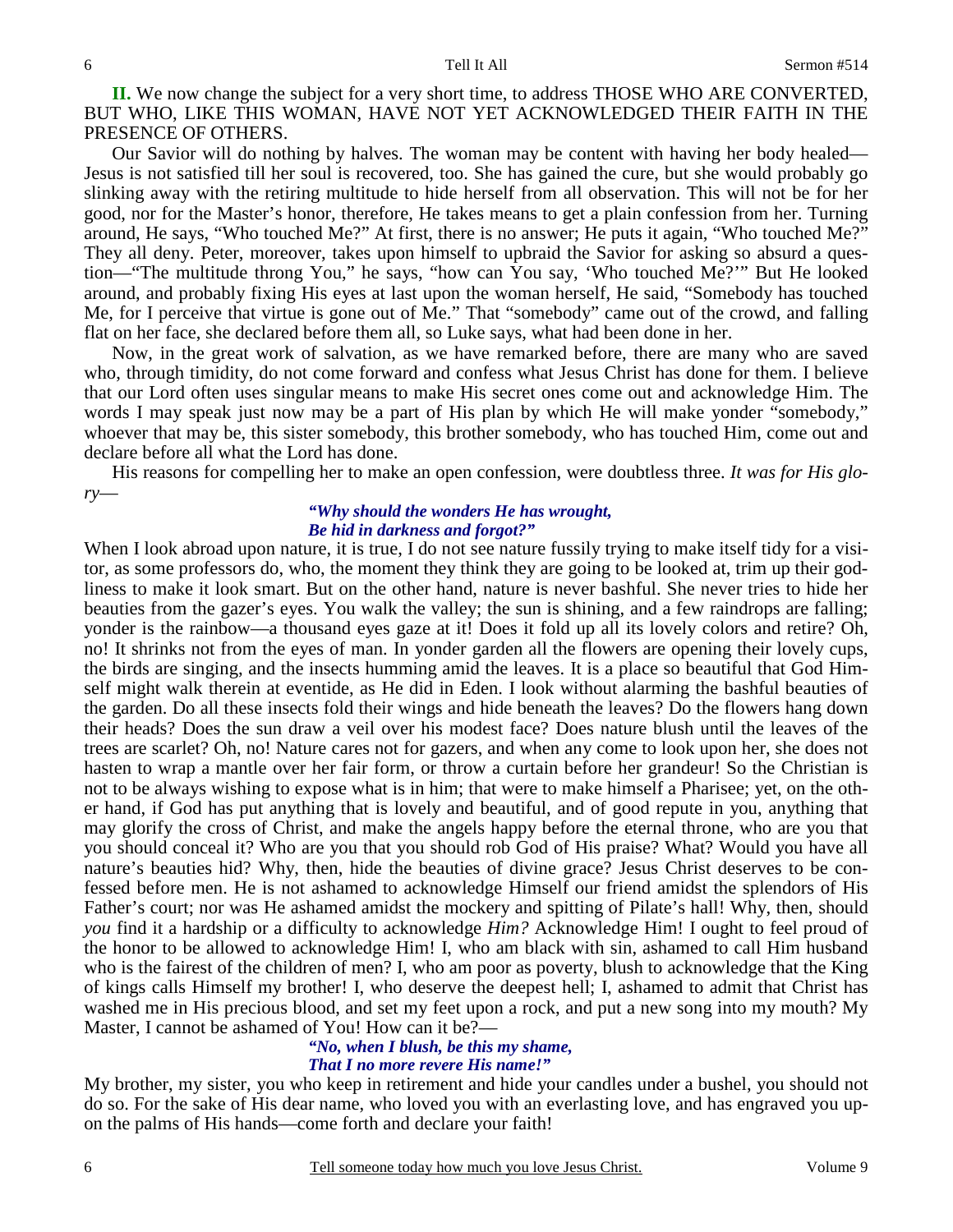7

Doubtless Christ would have her confession *for the good of Jairus*. Did that strike you? Jairus needed much faith. He was just informed that his child was dead. Some faith was needed to believe that Christ could heal the sick; but that He could restore the dead? What faith was needed here? Therefore, this woman's confession is put in to nourish the faith of the trembling ruler of the synagogue. You do not know, dear friends, of how much service your open confession of Christ might be to some trembling soul. One reason why we have Churches and are joined in fellowship is that we may help the weak; that by our daring to say, "Christ has saved *me,"* others may take heart and may come to Him, and find the same mercy! "Oh, but," you say, "The Church does not need me." Then, *I* might say the same, and all Christians might say the same. Where would there be a visible Church on earth at all? What is right for one Christian to do is right for all to do; and if is right for you to neglect professing Christ, then it is right for all believers to do so! And then, where is the Church? Where is the ministry? Where is Christ's truth? How are sinners to be saved at all? Suppose, my brothers and sisters, that John Calvin and Martin Luther had said—"Well now, we know the truths of God; but we had better be quiet, for we can go to heaven much more comfortably. If we begin preaching, we shall set the entire world by the ears, and there will be a deal of mischief done; hundreds of persons will have to be martyrs for their faith—and we shall be subject to many hardships." They had quite as much right to hide their religion as you have! They had quite as much reason for the concealment of their godliness as you have. But, alas, for the *world,* where would have been the Reformation if these had been as cowardly as you are, and like you, had skulked to the rear in the day of battle?

I ask again, what would be the wretched lot of England, what calamities would happen to our island, if all who know Christ as you know Him were to act as you do? There would be no ministers to preach the gospel! Why, I might today be sitting in my own house reading my Bible, or enjoying private prayer with much comfort; I certainly would not be pleading with sinners if I imitated your example. Where would be the deacons of our Churches and other useful Church officers? Where? Echo only answers, "Where?" if all were like you! How would the heathen be converted? Who would be the missionary? Who would venture among the heathen if they were like you? The Christian would be dumb and have no testimony! In fact, I must add there could be no Christians! Even if there could be a number of secret Christians everywhere, then the world would say, "The religion of Christ is the most despicable religion under the sun, for those who believe in it will not join together; they will not even profess it; they are so ashamed of their Master, that they will not come forward, any of them, to acknowledge what He has done for their souls!" You are acting inconsistently if you will not come forward and acknowledge your Lord. My dear brothers and sisters do not shirk it! I mean some of you who have been attending here for years, and ought to have been members of this Church years ago; and I mean others of you who have come in here this morning, who have known the Lord some little time, and ought to be united with other Christians. I say, think about how much real good you might do after you have once broken through the shell and told others what Jesus has done for you! You would find that after having once made a profession, you would be obliged to speak for your Lord—and who can tell what a career of usefulness might be opened up before you if you would but dare to do this for His sake?

Moreover, I have no doubt that the main reason why Jesus Christ would have this woman declare what was done in her was for her own good. Suppose He had let her go home quietly—there she goes when she reached home she would have said, "Ah, I stole that cure; I am so glad I have it." But there would come a dark thought—"One of these days it will die away; I shall be as bad as ever, for I never asked Him." Conscience would say to her, "Ah, it was a theft." And though she might excuse herself, still she would not be easy. Now Christ calls her up, and conscience cannot disturb her, for *He gave* her the cure before them all! She will not be afraid of the return of her disease, for Jesus said, "Your faith has made you whole."

What a blessing it would be to some of you if you would come out and confess your Lord and Master. "Well," says one, "I do not like baptism." There are a great many naughty children in the world who do not like to do what their father tells them; but those children often get whipped, and this will probably be your lot. Our good brother, who spoke here last Sunday evening, astounded me by leaving out part of the text which he most frequently quoted. If he quoted a text he should quote it all. "He who believes shall be saved," he said. I know no such text in Scripture! There are texts very like it, and the doctrine is true, but the text is, "He who believes *and is baptized* shall be saved." So the text stands. Those of us